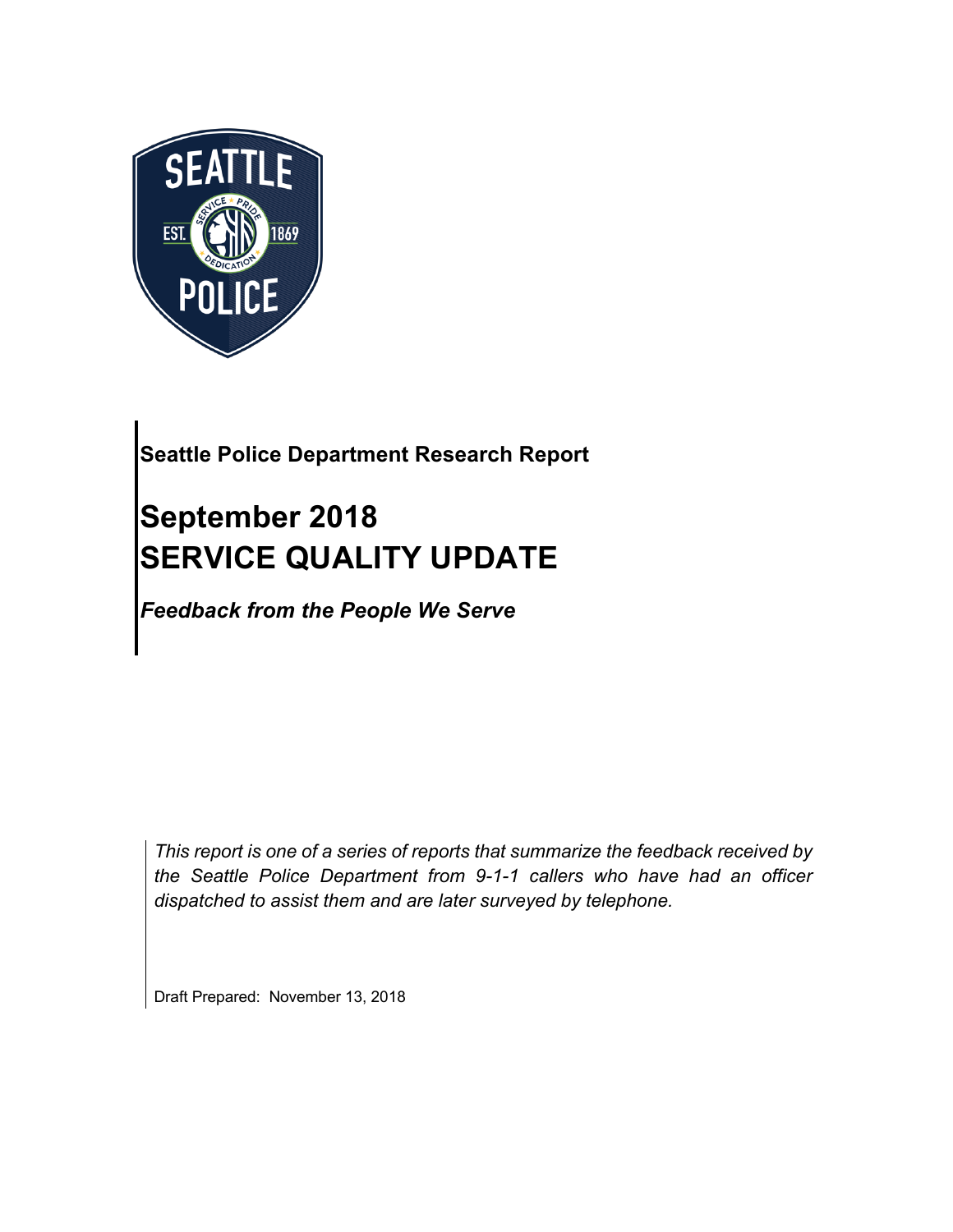#### **9-1-1 Caller Surveys: Summary and Conclusions from September 2018**

The Seattle Police Department customer satisfaction surveys provide feedback about the service provided by the Department to those who call 9-1-1 and have an officer dispatched to assist them. Key findings and conclusions from the September 2018 survey and comparisons to the other surveys conducted since June 2014 are summarized below.

**Overall Satisfaction**. Overall, customers continue to be satisfied with their experience with the Department "from calling 9-1-1 on to all contacts [they] had with the Police Department as a result of that call." Eightyone percent of the customers rated their overall satisfaction with this experience as 4 or 5 on a five-point scale where 5 means "extremely satisfied," for an average rating of 4.17 out of 5 possible points. Ratings of overall satisfaction have remained high while fluctuating significantly since June 2014.

**Officers Responding to Customers' 9-1-1 Calls.** Customers rated the officers who responded to their 9- 1-1 calls positively. Customers indicated that the responding officers were professional and courteous (97% "strongly agree" or "agree"); and officers listened to customer concerns, answered questions, provided the information and assistance needed, clearly explained procedures, and told customers what would happen next (82% - 92% "strongly agree" or "agree"). The responding officers received lower ratings for giving "tips on preventing future crimes" (50% "strongly agree" or "agree").

Ratings of the responding officers fluctuated significantly since June 2014, and ratings of five items were significantly higher in September 2018 than in June 2014: The officer was "professional and courteous," "listened to your concerns," "answered your questions," "provided you the information you needed," "clearly explained procedures and requirements," and "told you what would happen next."

**Seattle Police Department Overall**. Customers also rated the Department highly. Customers indicated that "Department personnel are professional and courteous" (89% "strongly agree" or "agree") and the Department clearly explains procedures and requirements, focuses on public safety issues of concern, is available when needed, and is a good resource for information about preventing crime (63% to 71% "strongly agree" or "agree"). These were positive ratings, but ratings of the officers with whom customers had personal contact (officers responding to 9-1-1 calls) were higher than ratings of the Department overall.

Ratings of three items, "Department personnel are professional and courteous," "The Department clearly explains its procedures and requirements," and "The Department is a good resource for information about preventing crime," fluctuated significantly since June 2014. Ratings of two of these items, "Department personnel are professional and courteous" and "The Department clearly explains its procedures and requirements," were significantly higher in September 2018 than in June 2014. Ratings of two items, "The Department is available when needed" and "The Department focuses on the public safety issues that concern you," have not changed significantly since June 2014.

**9-1-1 Operations**. Customers were satisfied with the assistance provided by the 9-1-1 operator and the speed with which their calls were answered (90% and 84%, respectively, rated their satisfaction 4 or 5 on the scale where 5 means "extremely satisfied"). Ratings of satisfaction with the service provided by the 9- 1-1 operator have not changed since June 2014. Ratings of satisfaction with the speed with which calls were answered have fluctuated significantly across surveys, but satisfaction in September 2018 did not differ significantly from June 2018 or June 2015, when this item was first included in the surveys.

**Feelings of Safety**. Customers said that they feel safer "walking alone in [their] neighborhood during the day" (53% "extremely safe") than they do "walking alone in [their] neighborhood at night" (24% "extremely safe") or overall in Seattle (19% "extremely safe"). Customers' feelings of safety walking alone in their neighborhood during the day were significantly higher in September 2018 than in June 2018. Other ratings of safety have not changed significantly since June 2014.

As in past surveys, customers reported that the incident that caused them to call 9-1-1 led some of them to feel less safe than before they called 9-1-1, but the service provided by the Department as a result of their calls increased the proportion of customers who feel "more safe" and decreased the proportion who feel "less safe" than before they called 9-1-1. These results suggest that the service provided by the Department continues to provide customers with reassurance and to increase feelings of personal safety.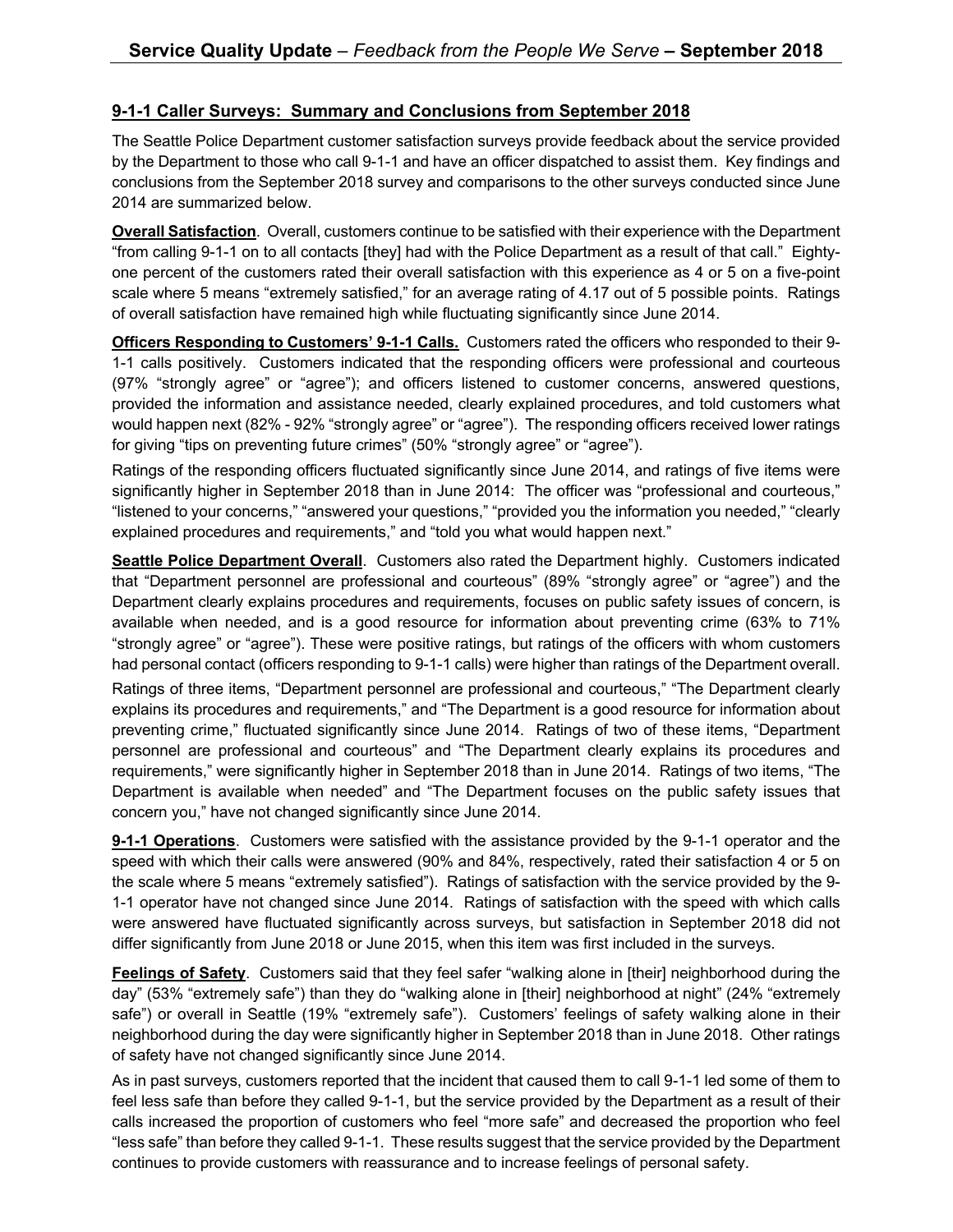#### **9-1-1 Caller Surveys: Results**

This report (1) summarizes key results of the September 2018 survey of customers who called 9-1-1 during the second two weeks of September 2018 and had an officer dispatched to assist them and (2) compares the September 2018 results with those of the 16 other surveys of 9-1-1 callers conducted since June 2014.<sup>1</sup>

**Overall Satisfaction.** Customers who had an officer dispatched to provide assistance after calling 9-1-1 were asked to use a five-point scale, where 5 means "extremely satisfied" and 1 means "not at all satisfied," to answer the question, "Overall, how satisfied are you with this experience with the Seattle Police Department – from calling 9-1-1 on to all contacts you had with the Police Department as a result of that call?"

As the next chart<sup>2</sup> shows, 47 percent of the customers rated their satisfaction with this experience with the Department as 5 on the five-point scale where 5 means "extremely satisfied," and 34 percent rated their satisfaction as 4 on this scale. Four percent rated their satisfaction as 1 and four percent rated their satisfaction as 2 on the five-point scale where 1 means "Not at all satisfied."



The next chart shows that the average rating of overall satisfaction in September 2018 was 4.17 on the five-point scale where 5 is high. Responses to this question have fluctuated significantly since June 2014, but the satisfaction reported in September 2018 did not differ significantly from satisfaction in June 2014 or June 2018, the previous survey. This chart and similar charts, below, present the average ratings from six surveys: June 2014, June 2015, June 2016, June 2017, June 2018, and September 2018. $^3$ 



 $1$  Results were compared across surveys and tested to determine if any differences between survey results were statistically significant. Statistical tests included Analysis of Variance (ANOVA), t-tests, and chi-square tests (*IBM SPSS Statistics Version 25,* Release 25.0.0.1, 2017). Differences were considered statistically significant when the probability of the differences occurring by chance was less than .05 (p<.05).

 $2$  Percentages do not total 100 in this and some subsequent charts due to rounding.

 $3$  The numbers of respondents answering each question are omitted from some charts for readability, but approximately 200 customers participated in each survey.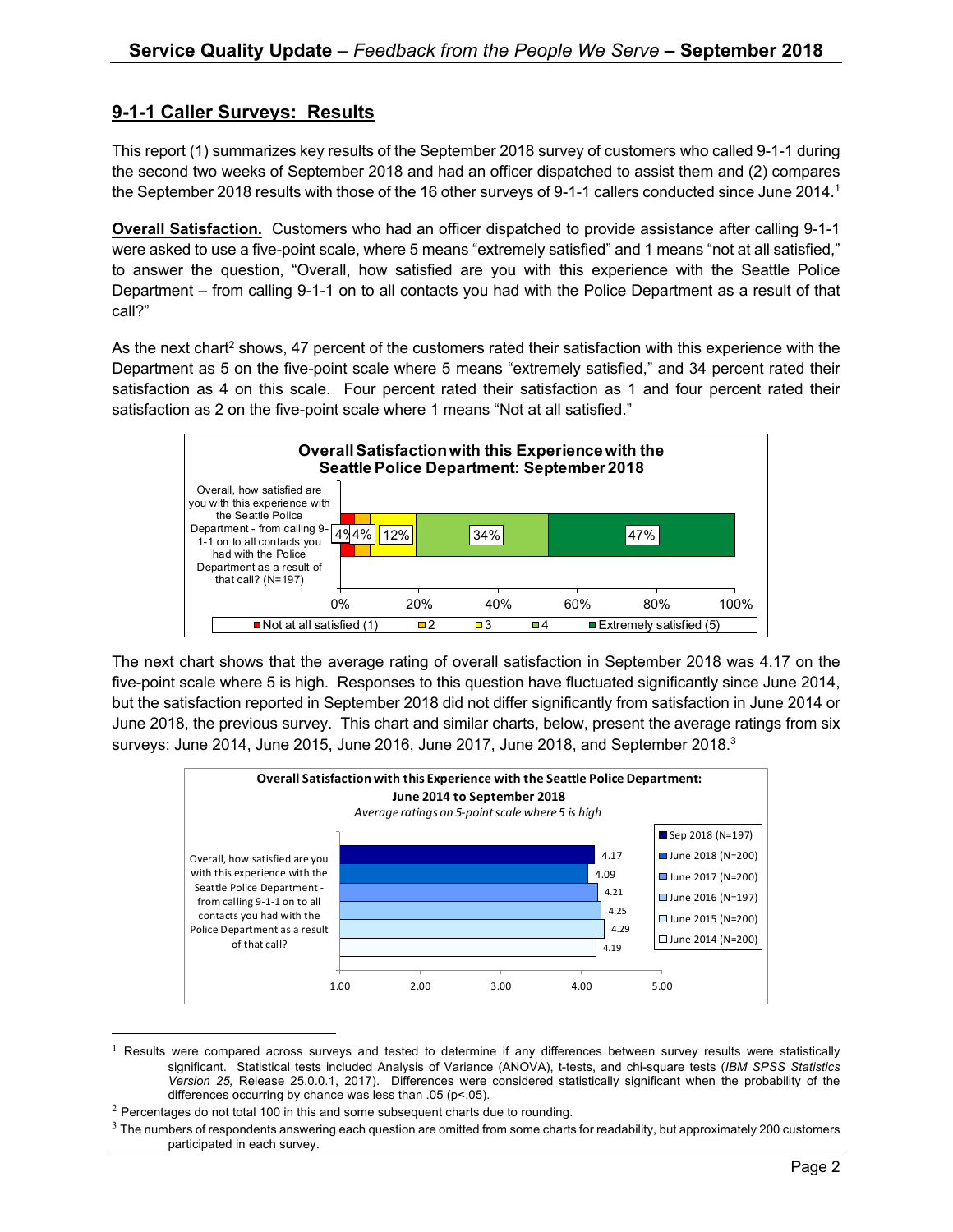**Officer Responding to the Call.** To assess customers' experiences with and opinions of the officer who responded to their calls to 9-1-1, customers were asked to indicate their level of agreement ("Strongly agree," "Agree," "Neither agree nor disagree," "Disagree," or "Strongly disagree") with a series of statements about the officer.

Customers rated officers highest for being professional and courteous and lowest for giving tips on preventing future crimes, as shown in the next chart.

- Seventy-two percent of the customers said that they "strongly agree" that the officer who first visited after their call to 9-1-1 "was professional and courteous," and 97 percent said that they "agree" or "strongly agree" with this statement. Two percent said they "disagree" and no one said they "strongly disagree" that "The officer was professional and courteous."
- Between 53 and 62 percent of the customers said that they "strongly agree" with six of the statements about responding officers: "The officer listened to your concerns," "The officer answered your questions," "The officer provided you the information you needed," "The officer clearly explained procedures and requirements," "The officer provided the assistance you needed," and "The officer told you what would happen next." Between 82 and 92 percent of customers said that they either "agree" or "strongly agree" with these statements, and between two and nine<sup>4</sup> percent said that they "disagree" or "strongly disagree" with the statements.
- A total of  $50<sup>5</sup>$  percent of the customers said that they "agree" or "strongly agree," and 29 percent said that they "disagree" or "strongly disagree," with the statement, "The officer gave you tips on preventing future crimes."

| The officer was professional<br>72%<br>25%<br>2% 1%<br>and courteous. (N=199)<br>The officer listened to your<br>3% 6%<br>30%<br>62%<br>concerns. (N=198)<br>The officer answered your<br>2%6%<br>32%<br>60%<br>questions. (N=199) |
|------------------------------------------------------------------------------------------------------------------------------------------------------------------------------------------------------------------------------------|
|                                                                                                                                                                                                                                    |
|                                                                                                                                                                                                                                    |
|                                                                                                                                                                                                                                    |
|                                                                                                                                                                                                                                    |
| The officer provided you the<br>29 39 3%<br>34%<br>58%<br>information you needed.<br>$(N=194)$                                                                                                                                     |
| The officer clearly explained<br>13%<br>procedures and requirements 10 4%<br>29%<br>54%<br>$(N=196)$                                                                                                                               |
| The officer provided the<br>assistance you needed 2% 6% 8%<br>30%<br>55%<br>$(N=200)$                                                                                                                                              |
| The officer told you what<br>would happen next. (N=196)1% 9%<br>9%<br>29%<br>53%                                                                                                                                                   |
| The officer gave you tips on<br>9%<br>20%<br>20%<br>19%<br>32%<br>preventing future crimes.<br>$(N=167)$                                                                                                                           |
| 0%<br>20%<br>40%<br>60%<br>80%<br>100%<br>Strongly disagree<br><b>D</b> isagree<br>$\Box$ Neither agree nor disagree<br><b>■</b> Strongly agree<br>$\blacksquare$ Agree                                                            |

 <sup>4</sup> Correcting for rounding error.

 $5$  Correcting for rounding error.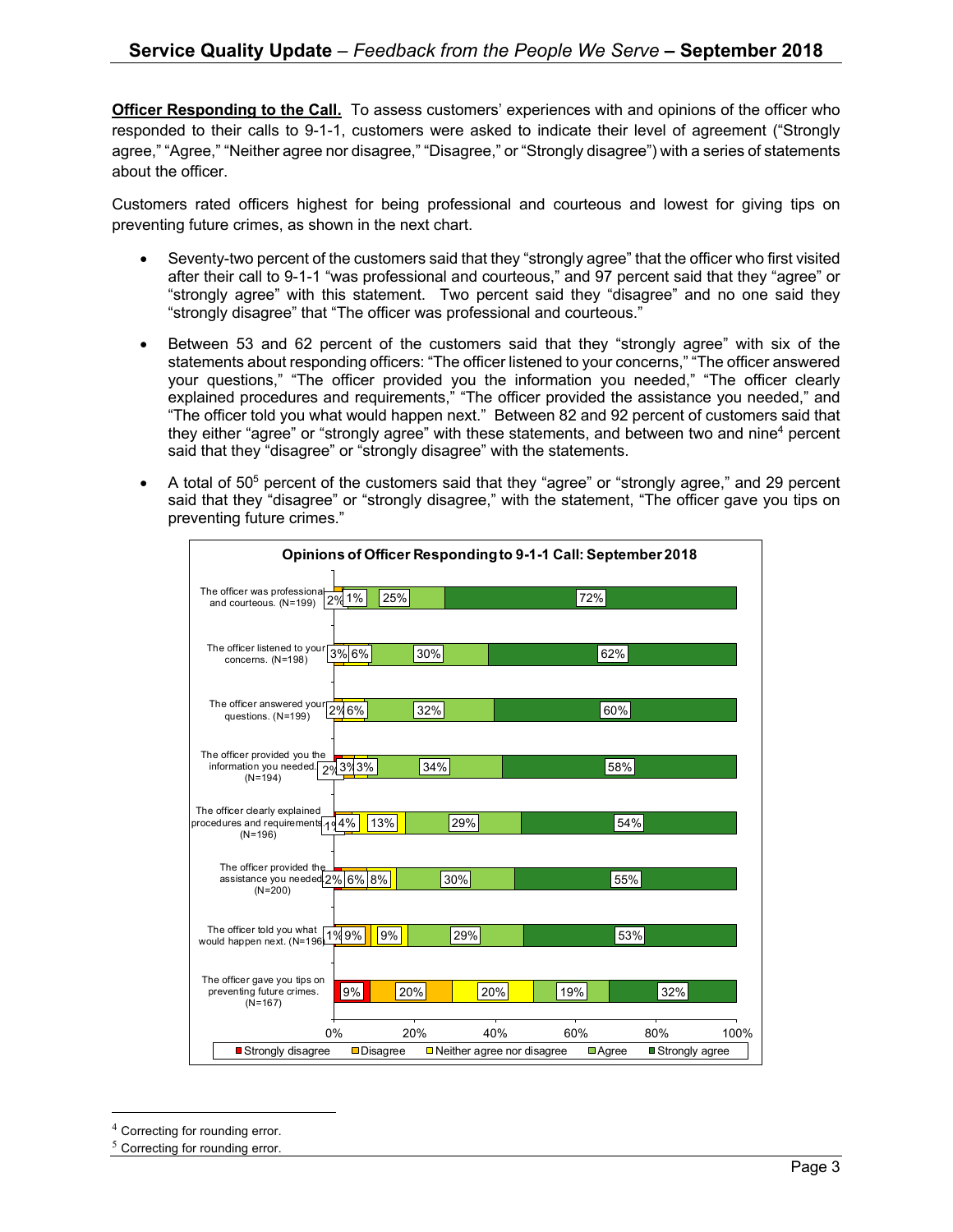Ratings of responding officers on six items were significantly higher in September 2018 than in June 2014: The officer was "professional and courteous," "listened to your concerns," "answered your questions," "provided you the information you needed," "clearly explained procedures and requirements," and "told you what would happen next." Asterisks (\*) follow these items in the chart below. Differences in ratings from September 2018 and June 2018, the previous survey, were not statistically significant. Ratings of responding officers on all items fluctuated significantly since June 2014.



**Seattle Police Department Overall.** To assess opinions of the Seattle Police Department overall, customers were asked to indicate their level of agreement ("Strongly agree," "Agree," "Neither agree nor disagree," "Disagree," or "Strongly disagree") with statements about the Department, including the five statements shown in the next chart.

Customers rated the Department highest for having professional and courteous personnel, just as they rated the officer who responded to their call highest for being professional and courteous. Eighty-nine percent of the customers said that they "strongly agree" or "agree," and three percent said they "disagree" or "strongly disagree" that "Department personnel are professional and courteous." Between 63 and 716 percent of the customers said they "strongly agree" or "agree" with the other four statements about the Department; between nine and 13 percent said that they "disagree" or "strongly disagree" with these statements, shown in the next chart.

<sup>&</sup>lt;sup>6</sup> Correcting for rounding error.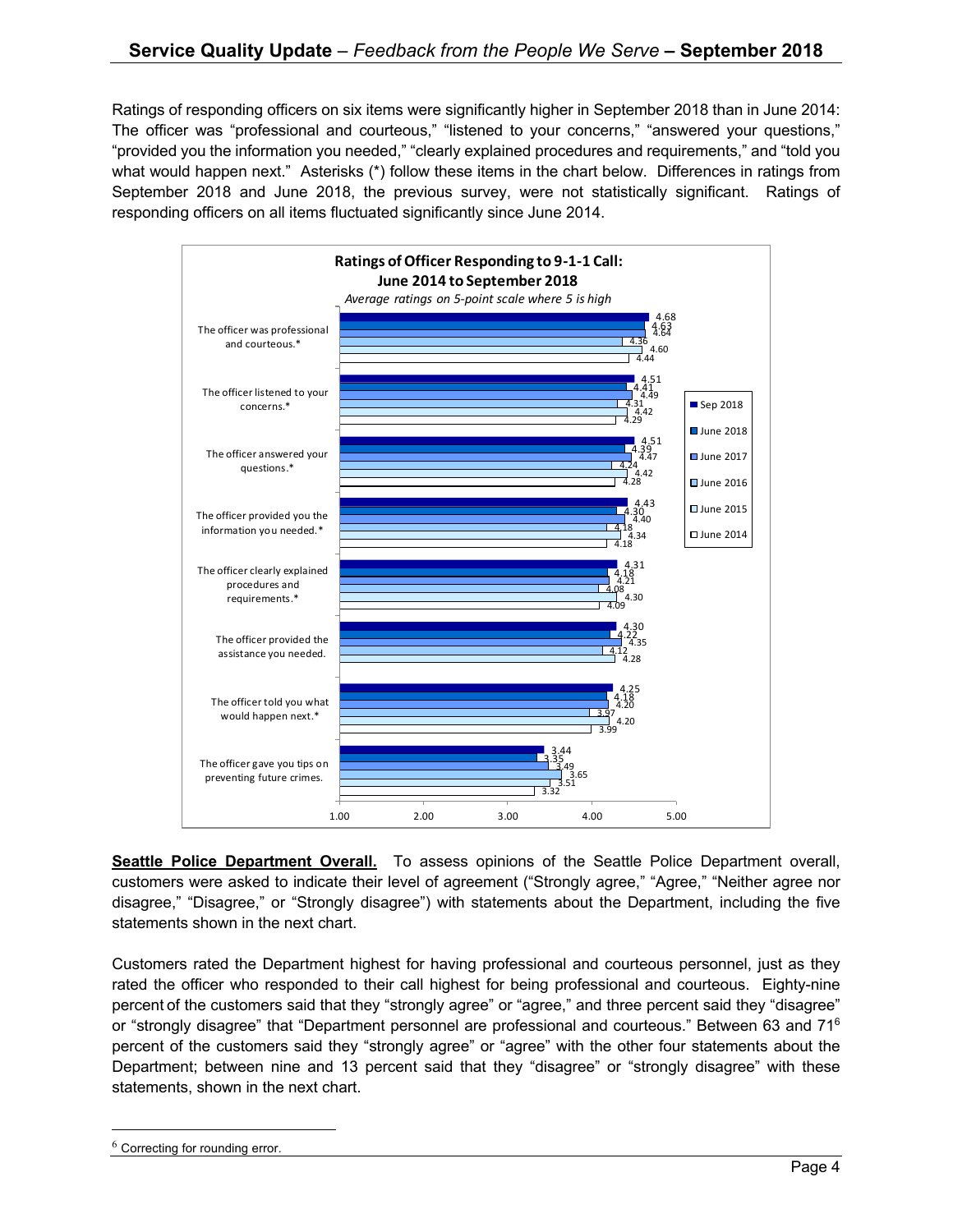

Ratings of two items, "Department personnel are professional and courteous" and "The Department clearly explains its procedures and requirements," were significantly higher in September 2018 than in June 2014. Ratings that "The Department is a good resource for information about preventing crime" fluctuated since June 2014 but did not differ significantly between September 2018 and June 2014 or June 2018. Ratings of the other items, "The Department is available when you need them" and "The Department focuses on public safety issues that concern you," have not changed significantly since June 2014.

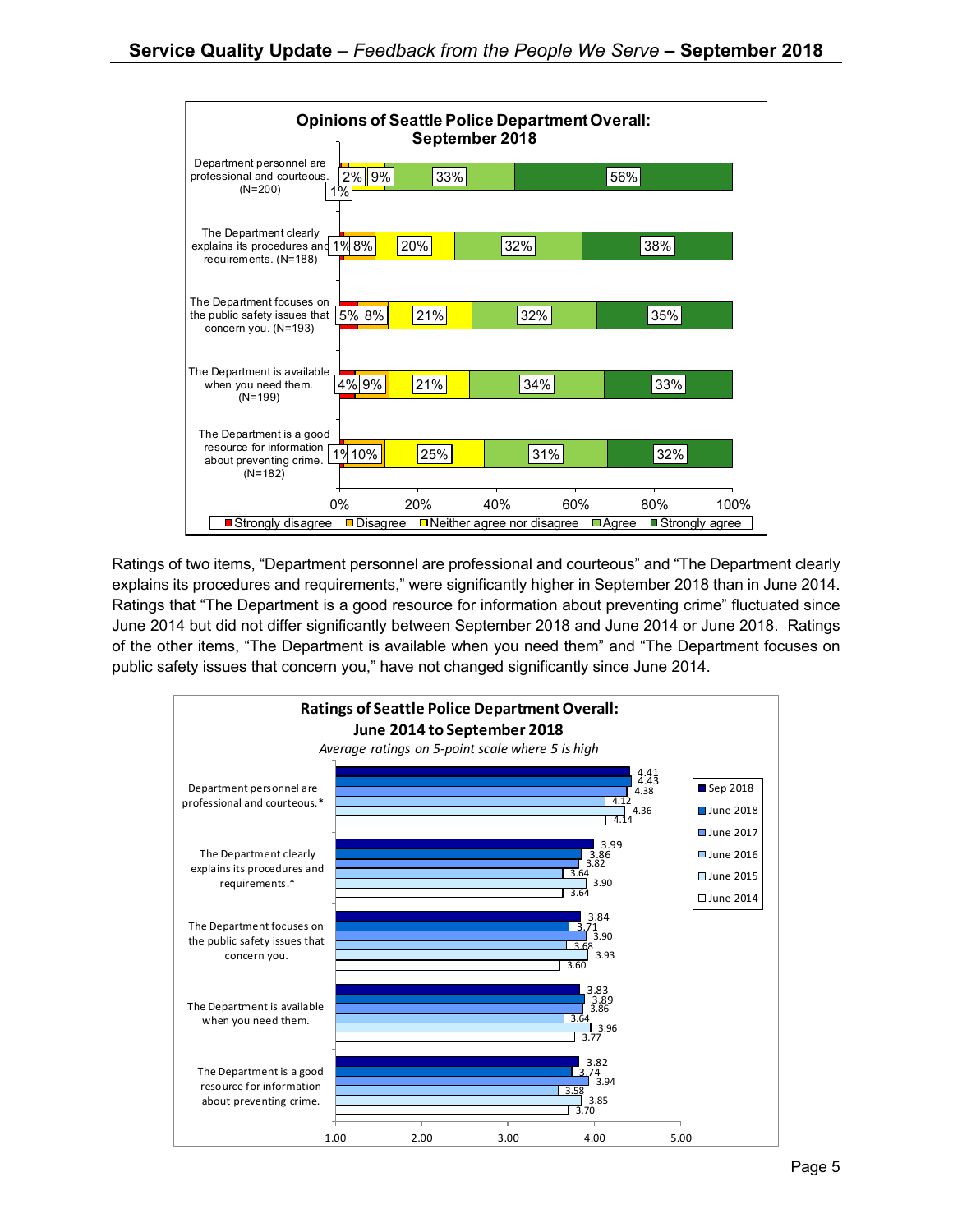**9-1-1 Operations.** Seventy-four percent of customers rated their satisfaction with the assistance provided by the 9-1-1 operator as 5 on the five-point scale where 5 means "extremely satisfied," and 63 percent rated their satisfaction with the speed with which their call was answered as 5 on this scale. A total of 90 and 84<sup>7</sup> percent rated their satisfaction with the assistance provided by the operator and the speed with which their calls were answered, respectively, as either 4 or 5 on this five-point scale. Six and nine percent rated their satisfaction with the assistance provided by the operator and the speed with which calls were answered, respectively, as either 1 or 2 on the five-point scale where 1 means "not at all satisfied." These results are shown in the next chart.



Ratings of satisfaction with the assistance provided by the 9-1-1 operator have not changed significantly since June 2014. Satisfaction with the speed with which the call was answered fluctuated significantly over time, but satisfaction in September 2018 did not differ significantly from June 2018 or June 2015, when this question was first included in the survey.



As shown in the next chart, four percent of the customers (8 customers) said that they had to dial 9-1-1 more than once to reach an operator. Since June 2015, when this question was first asked, between 1 and 9 percent of the customers (between 1 and 19 customers) said that they had to dial 9-1-1 more than once to reach an operator. These results fluctuated significantly across surveys, but results in September 2018 did not differ significantly from June 2018 or June 2015.

 $7$  Correcting for rounding error.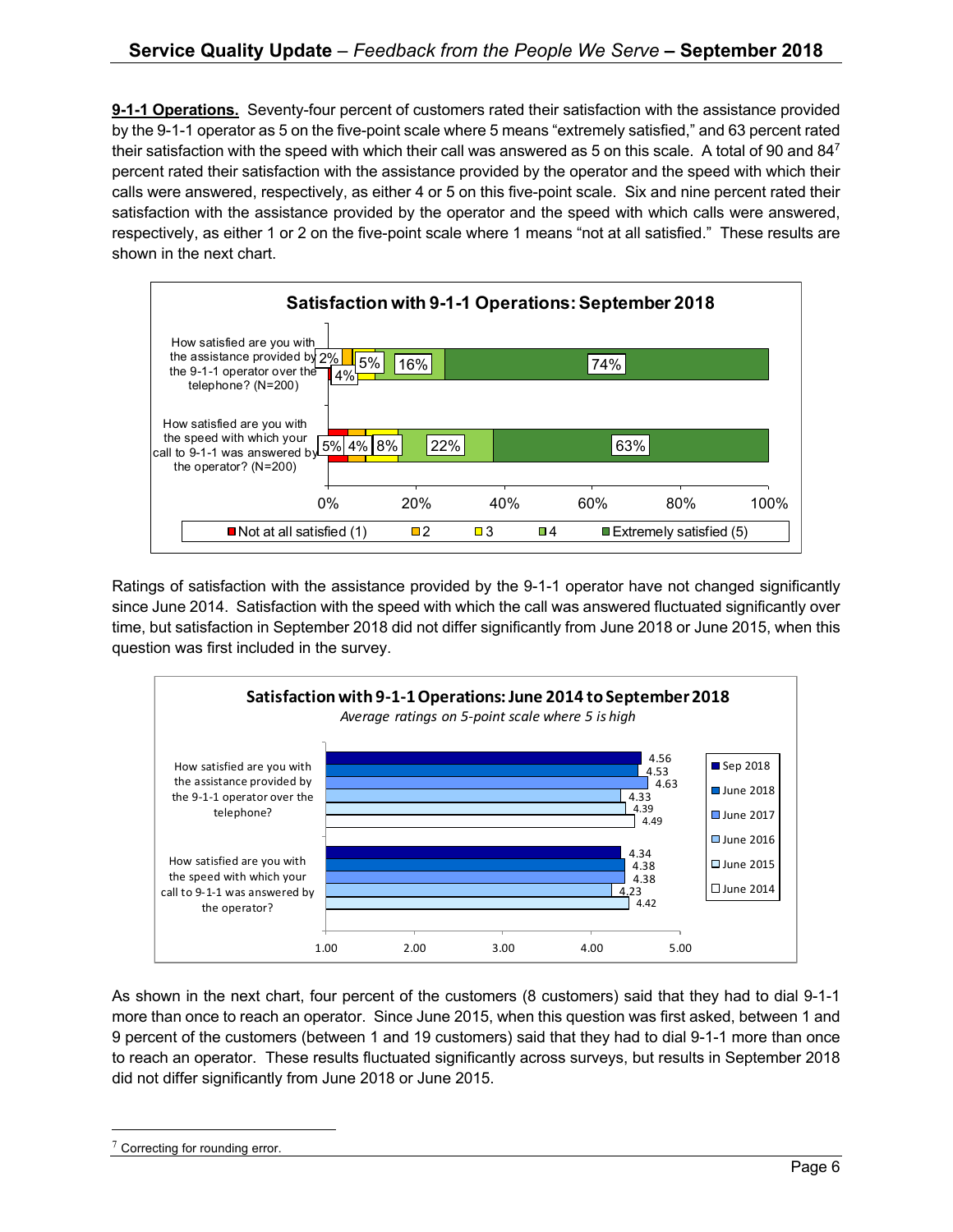

Also beginning in June 2015, customers who had to call 9-1-1 more than once were asked how often they dialed 9-1-1 to reach an operator. Of the eight customers who had to dial 9-1-1 more than once to reach an operator in September 2018, six reported reaching an operator on their third attempt, one on the fifth attempt, and one on the tenth attempt.

**Feelings of Safety.** Customers said that they feel safer walking alone in their neighborhoods during the day than they feel in Seattle overall or walking alone in their neighborhoods at night, as shown in the next chart.

- Fifty-nine percent of the customers rated their overall feelings of safety in Seattle as 4 or 5 on the five-point scale (19% "extremely safe"); 14 percent rated their safety as 1 or 2 where 1 means "not at all safe."
- Eighty-four percent of the customers rated their feelings of safety when walking alone in their neighborhoods during the day as 4 or 5 on a five-point scale where 5 means "extremely safe" (53% "extremely safe"); four percent rated their safety as 1 or 2 where 1 means "not at all safe."
- Forty-eight percent rated their feelings of safety as 4 or 5 (24% "extremely safe"), and 26 percent rated their feelings of safety as 1 or 2 when walking alone in their neighborhoods at night (11% "not at all safe").

| Feelings of Safety: September 2018                                                                                                             |                                    |            |                                    |                                   |     |      |  |
|------------------------------------------------------------------------------------------------------------------------------------------------|------------------------------------|------------|------------------------------------|-----------------------------------|-----|------|--|
| Overall, how safe do you<br>personally feel in<br>Seattle? (N=199)                                                                             | 6%                                 | 8%<br>27%  |                                    | 40%                               |     | 19%  |  |
| Overall, how safe do you<br>$\frac{1}{2}$ feel walking alone in 29<br>your neighborhood<br>during the day? $(N=198)$<br>And, overall, how safe | 2% 12%                             |            | 31%                                |                                   | 53% |      |  |
| do you feel walking<br>alone in your<br>neighborhood at night?<br>$(N=195)$                                                                    | 11%                                | 15%        | 26%                                | 24%                               | 24% |      |  |
|                                                                                                                                                | 0%                                 | <b>20%</b> | 40%                                | 60%                               | 80% | 100% |  |
|                                                                                                                                                | $\blacksquare$ Not at all safe (1) |            | $\blacksquare$ 2<br>$\Box$ 3<br>□4 | $\blacksquare$ Extremely safe (5) |     |      |  |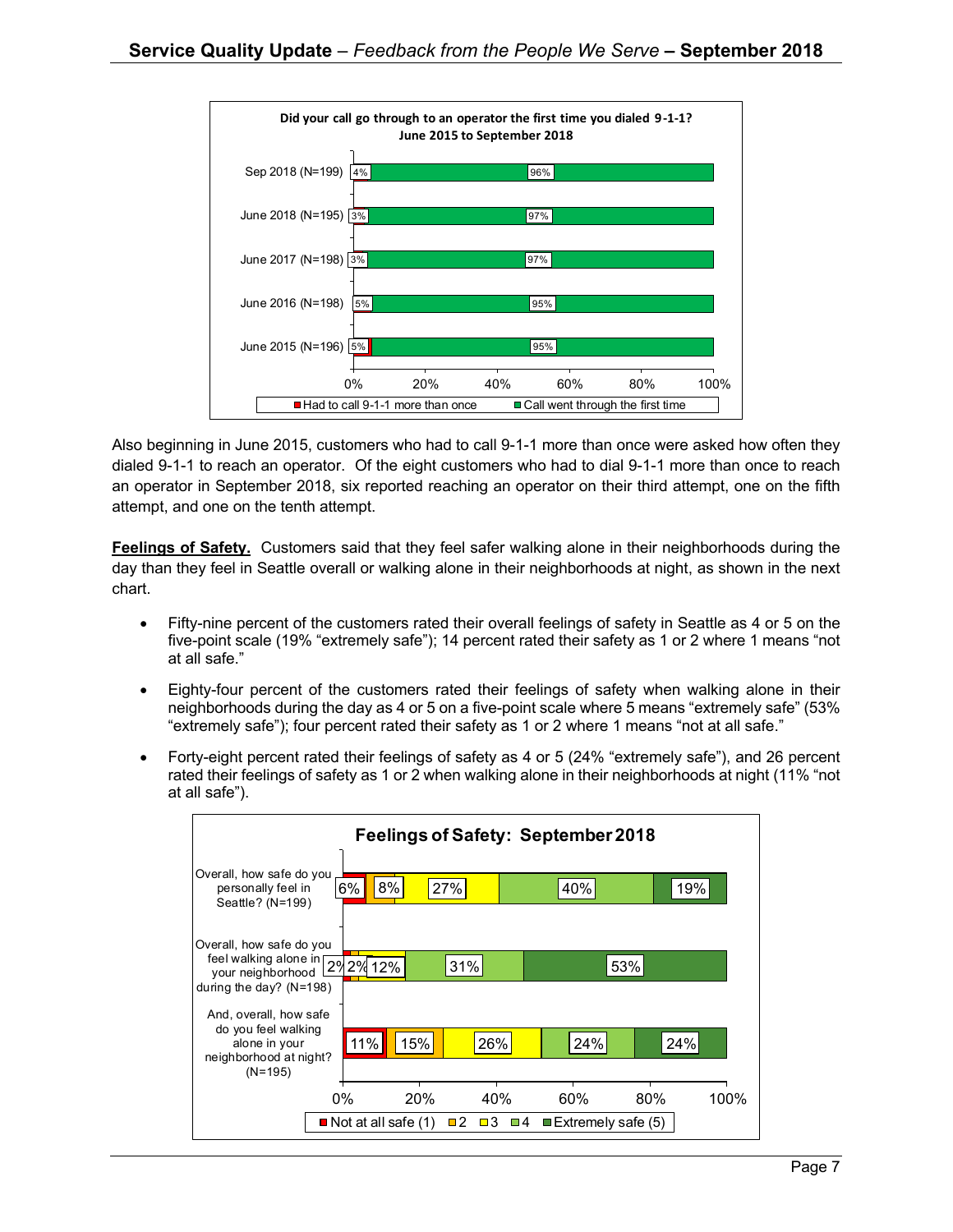Customers' feelings of safety walking alone in their neighborhoods during the day fluctuated significantly since June 2014, and customers reported feeling significantly more safe walking alone in their neighborhood during the day in September 2018 than in June 2018. Customers' feelings of safety overall in Seattle and walking alone in their neighborhoods at night have not changed significantly since June 2014.



When asked about the impact of the incident that caused them to call 9-1-1 on their feelings of safety, over half of the customers (54%) reported that they "feel about as safe as before the incident occurred." The remaining customers said that they either feel "less safe" (30%) or "more safe" (16%) than before the incident occurred. When asked about the impact of the service received from the Department as a result of their call to 9-1-1, over half (61%) of the customers said that they "feel about as safe now as before they called 9-1-1," while 30 percent said they feel "more safe," and 9 percent feel "less safe."

The responses to these two questions show that the service received from the Seattle Police Department led to an increase in the percentage of customers who said they feel "more safe" (16% to 30%), as well as a decrease in the percentage of customers who feel "less safe" (30% to 9%), as shown in the next chart. This indicates that feelings of personal safety increased and customers were reassured by the Department's service.



As noted in previous survey reports, customers' opinions of the impacts of both the incident and the service provided by the Department have changed significantly over time. However, in every survey, a larger proportion of customers said they feel "more safe" and a smaller proportion said they feel "less safe" after receiving service from the Department than after the incident that caused them to call 9-1-1.